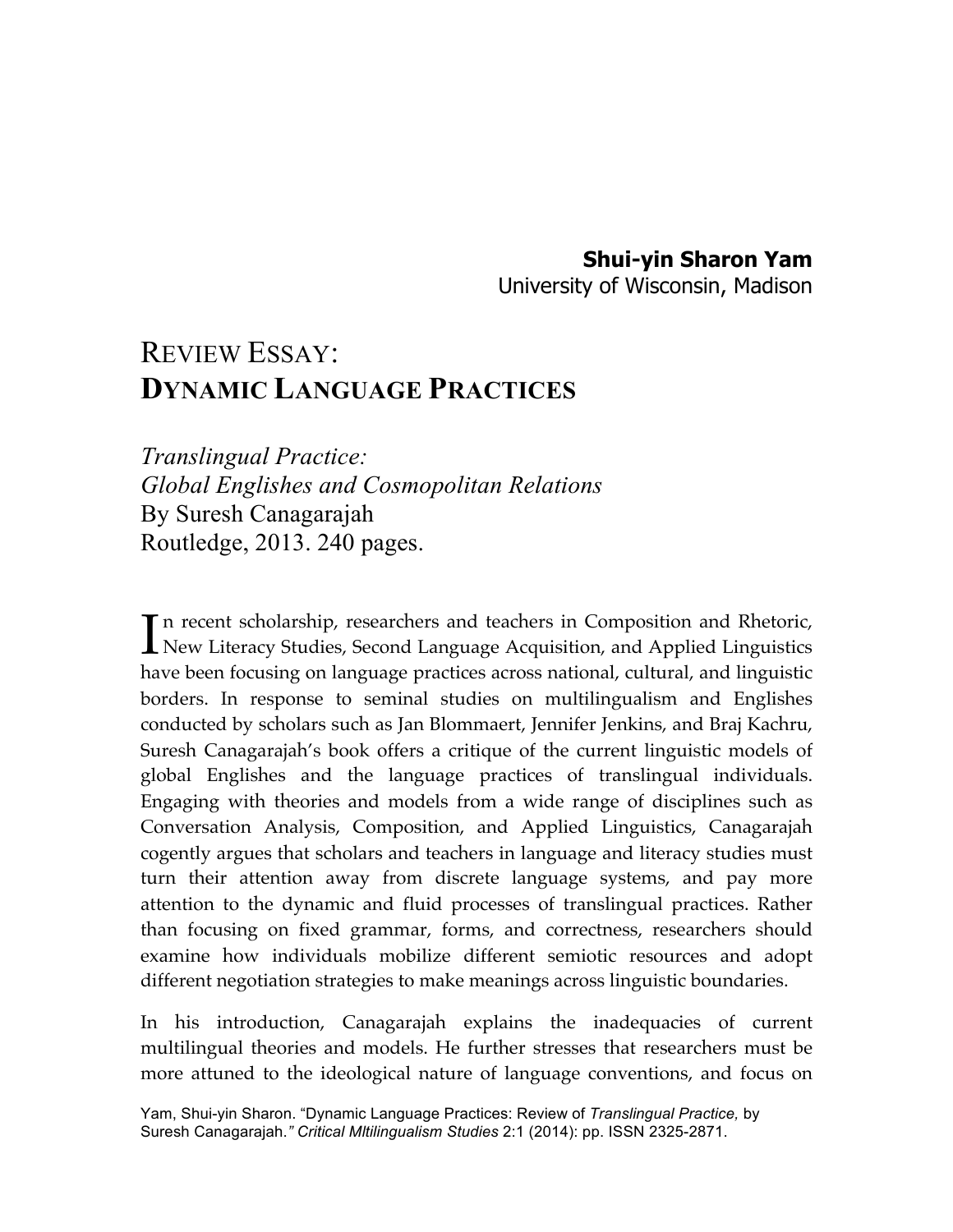understanding translingual communicative strategies, "thus moving beyond product to process, and exploring implications for meaning construction, language acquisition, and social relations" (11). Ultimately, he advocates for an orientation and attitude that is open towards linguistic and cultural difference.

To back up his theoretical orientation and argument, Canagarajah spends the next two chapters historicizing the ideological and colonial nature of the current monolingual paradigm, and illustrating the valence of translingualism using case studies from South Asia. In these two chapters, Canagarajah persuasively illustrates that translingual practices that use different available linguistic resources have historical precedents, and are dynamic meaning-making processes that arise to address necessary communication needs.

In Chapter Four, Canagarajah is careful in distinguishing his model of translingual English from existing concepts in Applied Linguistics that theorize a similar phenomenon. He addresses models such as World Englishes, English as an International Language, and English as a Lingua Franca. Canagarajah argues that many of these models treat English as a homogenous and stable entity, and do not acknowledge how language identities can be formed outside predefined national and linguistic communities. Emphasizing the dynamic nature of translingual Englishes, Canagarajah also urges researches to pay attention to power relations' communicative sites where interlocutors engage in dialogs using different variations of English and diverse semiotic resources.

Distinguishing his model from what he calls the "norm-oriented perspectives" in Conversation Analysis and Pragmatics (78), Canagarajah discusses in details negotiation strategies deployed by individuals who engage in translingual communications. He argues that while CA and Pragmatics assume that shared norms among interlocutors are necessary for effective communication, translingualism is open to difference as a component of the ongoing process of meaning making. In Chapter Five, he divides common translingual negotiation strategies into four components: "envoicing, recontextualization, interactional, and entextualization" (79). Using the transcript of a conversation among five multilingual college students, Canagarajah analyzes how individuals deploy these negotiation strategies during their dialogs. In particular, he demonstrates that even native English speakers engage in translingual practices when conversing with interlocutors who use different versions of the language. These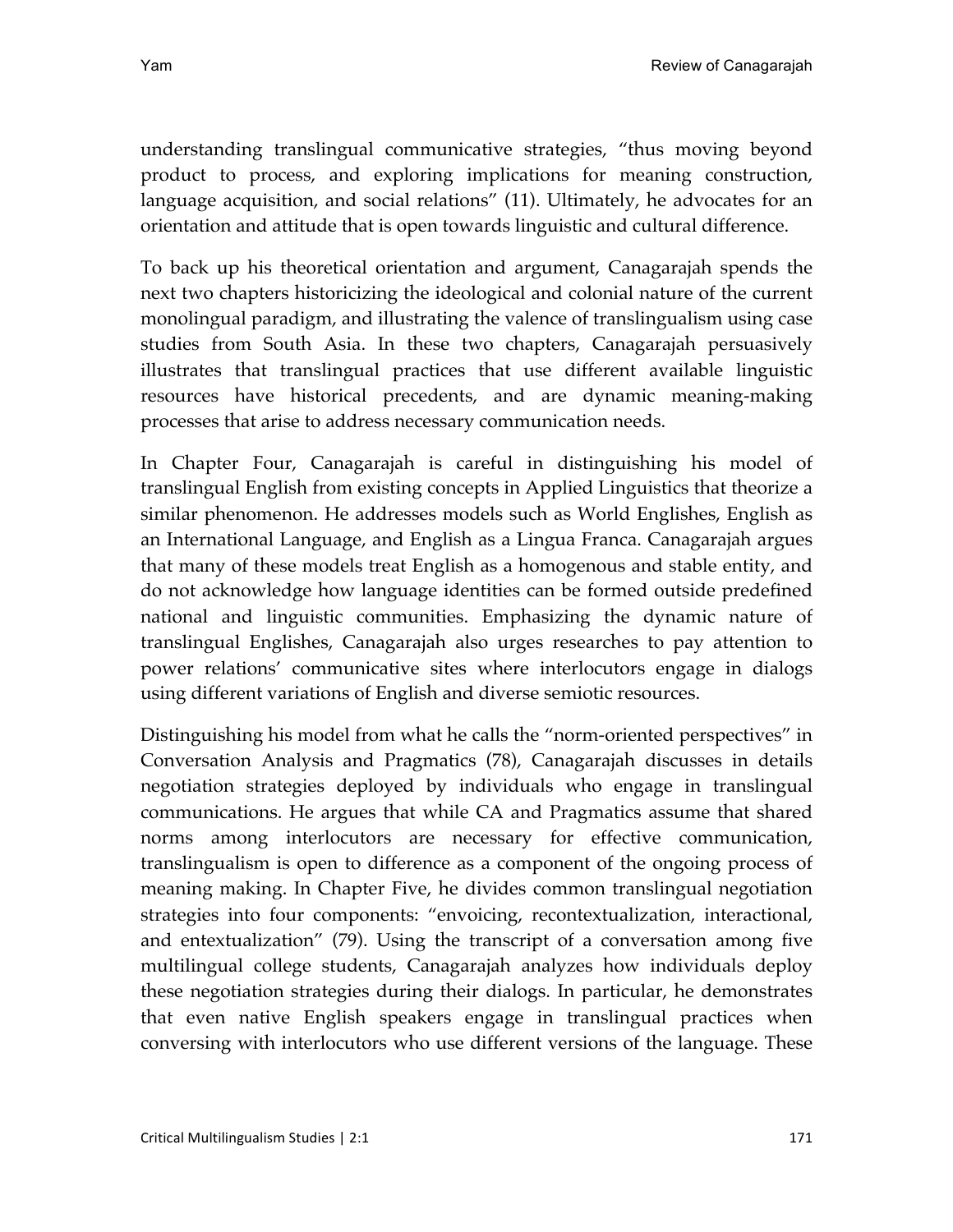strategies allow all parties to engage in constructive dialogs with one another, despite their linguistic differences.

Turning back to academia and the classroom, Canagarajah examines ways in which scholars and students can deploy translingual strategies to assert their positionality and to challenge existing power relations. In Chapter Six, he advocates for "codemeshing" as a practice for writers to exert their linguistic and rhetorical competence. Analyzing Geneva Smitherman's use of African American vernacular English, Canagarajah demonstrates that codemeshing can empower the writer by giving her the agency to disrupt established norms. In Chapter Seven, Canagarajah passionately argues that instead of marking any nonidiomatic expressions as errors, writing teachers should foster rhetorical listening in their classroom, a practice which demands writers to participate actively in the meaning-making process. In other words, both instructors and students must always be willing to engage with difference, and should be open to co-construct meanings through constant negotiations.

Moving from the classroom and conversation contexts to the macro level, Canagarajah discusses the enactment and significance of the translingual model in Chapter Eight and Nine. In these two chapters, Canagarajah analyzes data he collected from in-depth interviews with skilled migrants from Sub-Saharan African countries. He argues that migrants participate in successful dialogs with others by drawing on linguistic resources and other contextual cues that are available to them. In other words, translingual communications are not contingent upon mastery of a language system, or a perfect understanding of grammar. Instead, as Canagarajah points out, these migrants have developed a translingual orientation and "performative competence" that focuses on practice, which in turn allow them to "respond strategically to unexpected interlocutors and spaces with diverse norms in contact zones" (174). These translingual individuals, as Canagarajah argues, exhibit what he calls a "cooperative disposition" towards language use and diversity (179). Characterized as seeing "language norms as open to negotiations" and "having a strong ethic of collaboration" (180), Canagarajah persuasively shows that this disposition can be fostered in the classroom as students are increasingly exposed to multilingual communicative contexts.